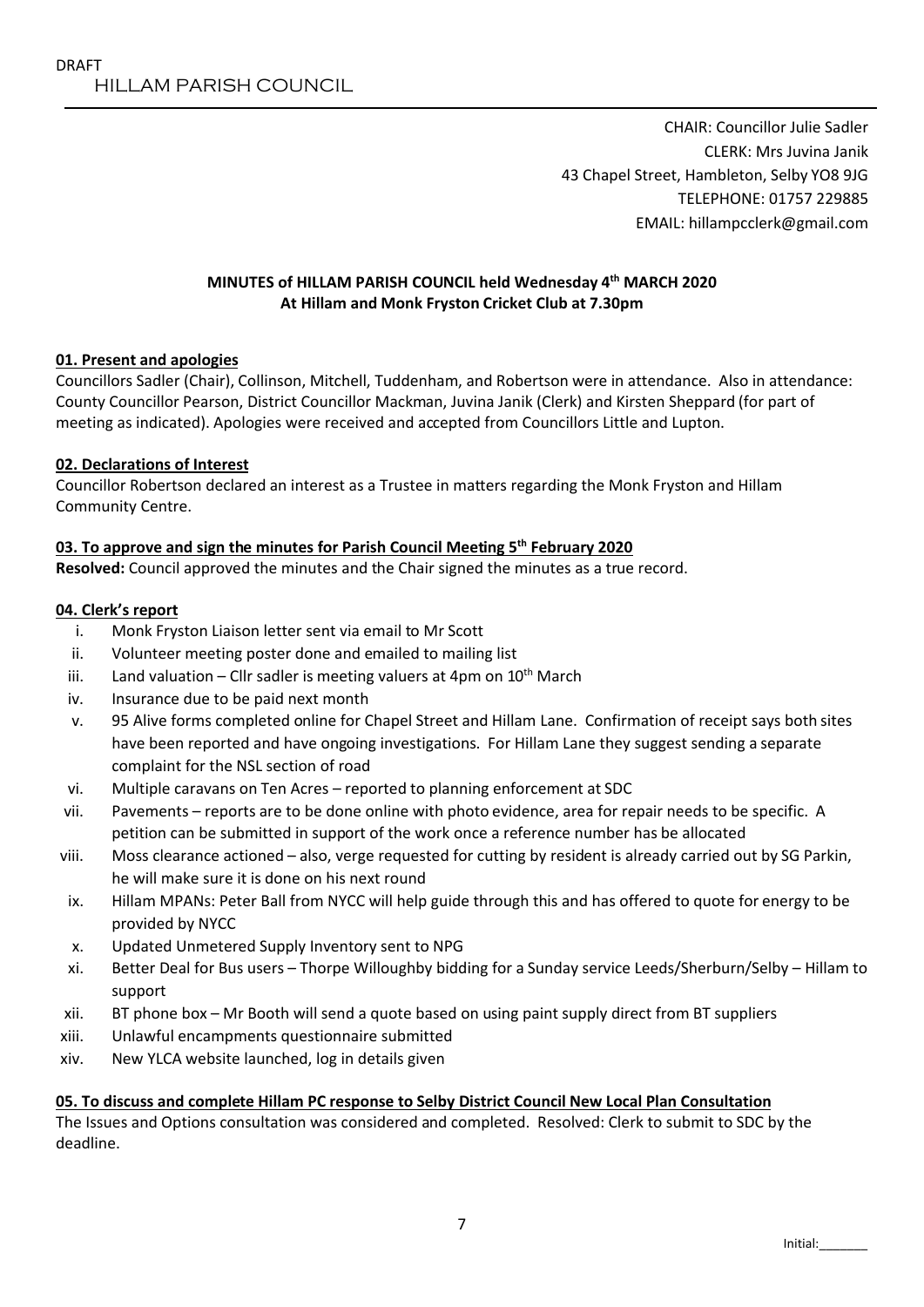# DRAFT

Kirsten Sheppard arrived. The next item was brought forward in order for the Council to hear views from this resident in relation to the issue.

# 10. Planning

# a) Applications:

iv) 2020/0168/OUT | Outline Application for the erection of 1No. dwelling with access and layout considered all other matters reserved | Land adjacent to Number 22 Hillam Hall Lane. Resolved: As with previous application for 2 dwellings on this plot, Hillam PC strongly object. Reasons: Green Belt. Outside development limits. Sets a precedent that will lead to undesirable sprawl. Detrimental impact on the Conservation Area and surrounding Listed Buildings. Flooding. Wildlife. Clerk to submit letter of observations.

At this point Kirsten Sheppard left the meeting.

# 06. To discuss MFHCA requests for on going financial assistance

The requested amount was approved in February, a further donation to cover costs is not possible at this time. Resolved: Clerk to write to MFHCA explaining this and enclosing cheque for the requested amount.

# 07. To further VE Day plans

It is now confirmed the Cross Keys will host the event. The PC poppy display will be set up and the PC will fly the VE day flag (purchase approved Feb 2020). Promotional material can now be created.

# 08. To discuss the Monk Fryston PC 'Community Right to Bid' application for the MFHCC

Resolved: No observations.

# 09. Finance:

a) Reconciliation approved. Noted that payment from NYCC for Urban Grass cutting has not yet been received. Resolved: Clerk to follow up.

b) Invoices and cheques were compared. Cheque 727 for Community Heartbeat Trust had been written for £55.00 but should have been for £52.00. Resolved: The defective cheque was voided and left in the book, a new cheque 729 was written and signed for £52.00. Remaining cheques were signed.

c) Internal audit done. Final quarter to be checked after March.

# 10. Planning

#### a) Applications

i) 2020/0076/HPA - Proposed installation of 2no new window openings to the first floor west elevation gable end wall, and to replace the existing outward opening single garage door with a vertically opening double door | Austin Barn, Main Street. *NO OBSERVATIONS*

ii) 2020/0102/CPE – Lawful development for continued use in excess of 10 years in breach of 8/55/50A/PA condition no.4. | Shelton Firs, Hillam Common Lane. *NO OBSERVATIONS*

iii) 2020/0159/TCA - Application for consent to crown reduce by 40% and crown lift by 0.6m to 1No Acer Flamingo tree in the conservation area | The Brambles Main Street. *NO OBSERVATIONS*

iv) 2020/0168/OUT | Outline application for the erection 1 no. dwelling with access and layout considered all other matters reserved | Land Adjacent To Number 22 Hillam Hall Lane Hillam Leeds West Yorkshire.

# *OBSERVATIONS AS ABOVE BEFORE ITEM 6.*

v) APPEAL REF: APP/N2739/W/19/3228544 (AP/2020/0003/REF) | APPEAL AGAINST REFUSAL | Retrospective application for replacement of four fossil fuel boilers with biomass boilers, the addition of one additional biomass boiler, the drying of biomass on an existing drying floor, the improvement of a hard standing area, the creation of a soil heap 'bund' along the northern boundary and the change of use of the existing buildings containing the 5 biomass boilers and chimneys and drying floor as well as the external hard standing area and external extractor vents, weighbridge and creation of a new access road | Viner Station Roe Lane Birkin Knottingley. *AS PREVIOUSLY OBJECTED TO BUT WITH EVIDENCE TO SHOW DETRIMENTAL EFFECT ON THE ROADS, COMMUNITY AND LOCAL BUSINESS.*